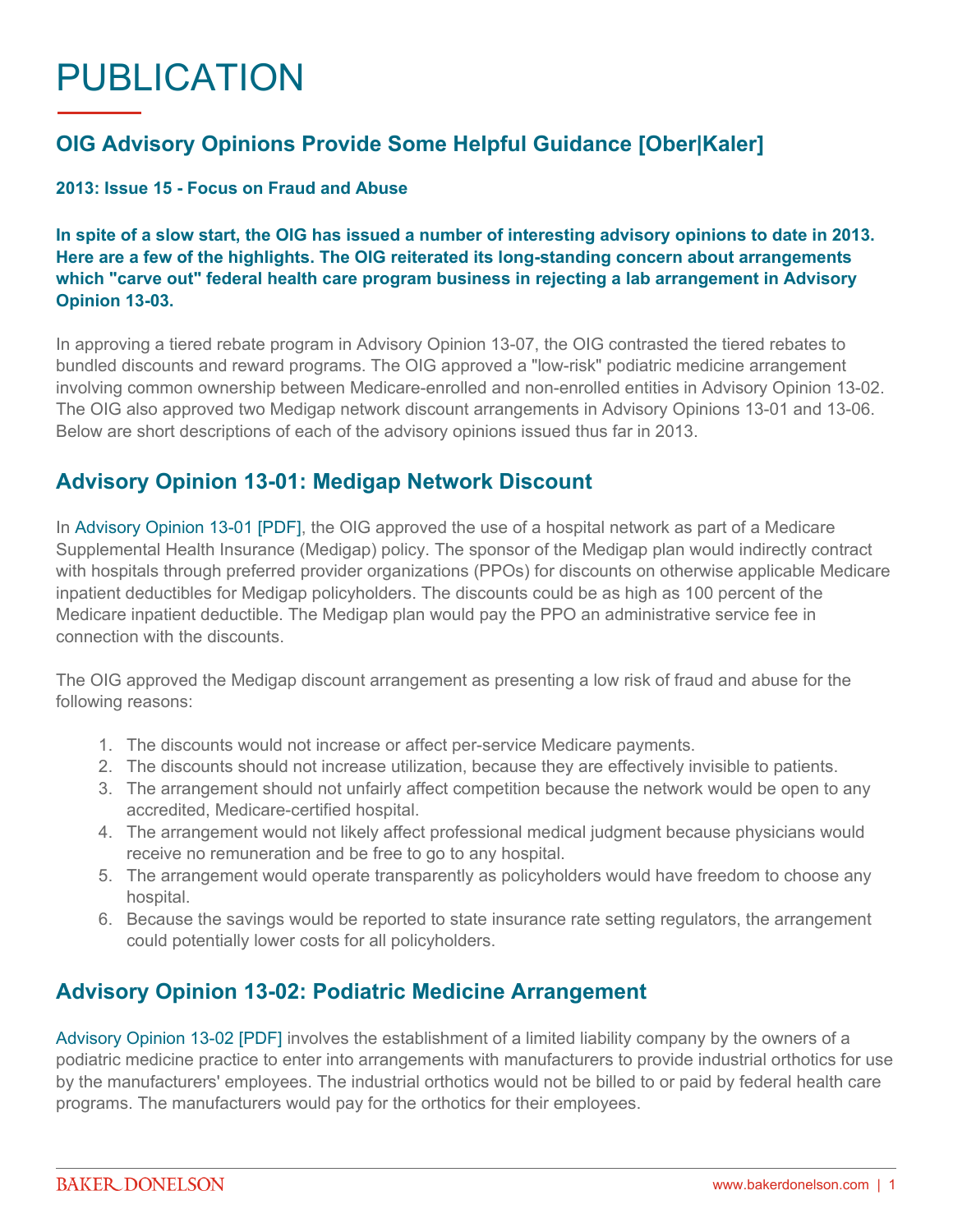Initially, the OIG expressed concern about the arrangement because the podiatric medicine practice could provide services paid by federal health care programs. However, the OIG distinguished the arrangement from "swapping" arrangements. In approving the arrangement, the OIG cited several positive attributes that reduced the risk of fraud or abuse. The price of the industrial orthotics is fair market value and would not vary based on the volume or value of referrals. The LLC employees would not refer manufacturers' employees to the podiatric medicine practice and compensation paid to the LLC employees and the practice employees would be fair market value and would not vary based on the volume or value of referrals.

## **Advisory Opinion 13-03: Lab Carve-out Rejected**

[Advisory Opinion 13-03 \[PDF\]](http://oig.hhs.gov/fraud/docs/advisoryopinions/2013/AdvOpn13-03.pdf) involves an arrangement whereby a clinical laboratory company would have provided various laboratory services to physician practices for patients not covered by federal health care programs.

In rejecting the arrangement, the OIG reiterated its long-standing concern about arrangements that carve out federal health care program business. The OIG concluded that the lab would be providing remuneration to the physician practice in the form of the opportunity to expand into a financially profitable lab business with little or no risk. While the practice retained freedom of choice where to send federal health care program business, the OIG expressed concern that the proposed arrangement might inappropriately influence referrals of the federal health care program business.

#### **Advisory Opinion 13-04: Ambulance Transport Arrangement**

In [Advisory Opinion 13-04 \[PDF\],](http://oig.hhs.gov/fraud/docs/advisoryopinions/2013/AdvOpn13-04.pdf) the OIG approved a non-emergency ambulance transportation arrangement involving a health district established pursuant to state law. The OIG found the arrangement posed a minimal risk of fraud and abuse.

# **Advisory Opinion 13-05: Ambulance Reimbursement for Emergency Dispatch Services**

In [Advisory Opinion 13-05 \[PDF\],](http://oig.hhs.gov/fraud/docs/advisoryopinions/2013/AdvOpn13-05.pdf) the OIG approved an arrangement whereby a private ambulance company with an exclusive contract to provide emergency medical services in a municipality reimburses the municipality for a portion of the costs of providing emergency dispatch services. The OIG found the arrangement posed a minimal risk of fraud and abuse.

#### **Advisory Opinion 13-06: Medigap Network Discounts**

In [Advisory Opinion 13-06 \[PDF\],](http://oig.hhs.gov/fraud/docs/advisoryopinions/2013/AdvOpn13-06.pdf) the OIG permitted a health plan that offers Medigap policies to use a "preferred hospital" network to obtain discounts on otherwise applicable Medicare inpatient deductibles and provide a premium credit for policyholders who select a network hospital for an inpatient stay. The health plan would obtain discounts from hospitals as high as 100 percent of the Medicare inpatient deductible through an arrangement with a network management organization (NMO).

The arrangement here is similar to that in Advisory Opinion 13-1, except that it adds the premium credit for policyholders. In approving Advisory Opinion 13-06, the OIG applied the same factors as it did in Advisory Opinion 13-1 with only minor variation to account for the premium credit. The OIG briefly considered the premium credit under the prohibition against inducements to beneficiaries and concluded that it is sufficiently similar to the exception for differentials in coinsurance and deductibles as part of benefit design.